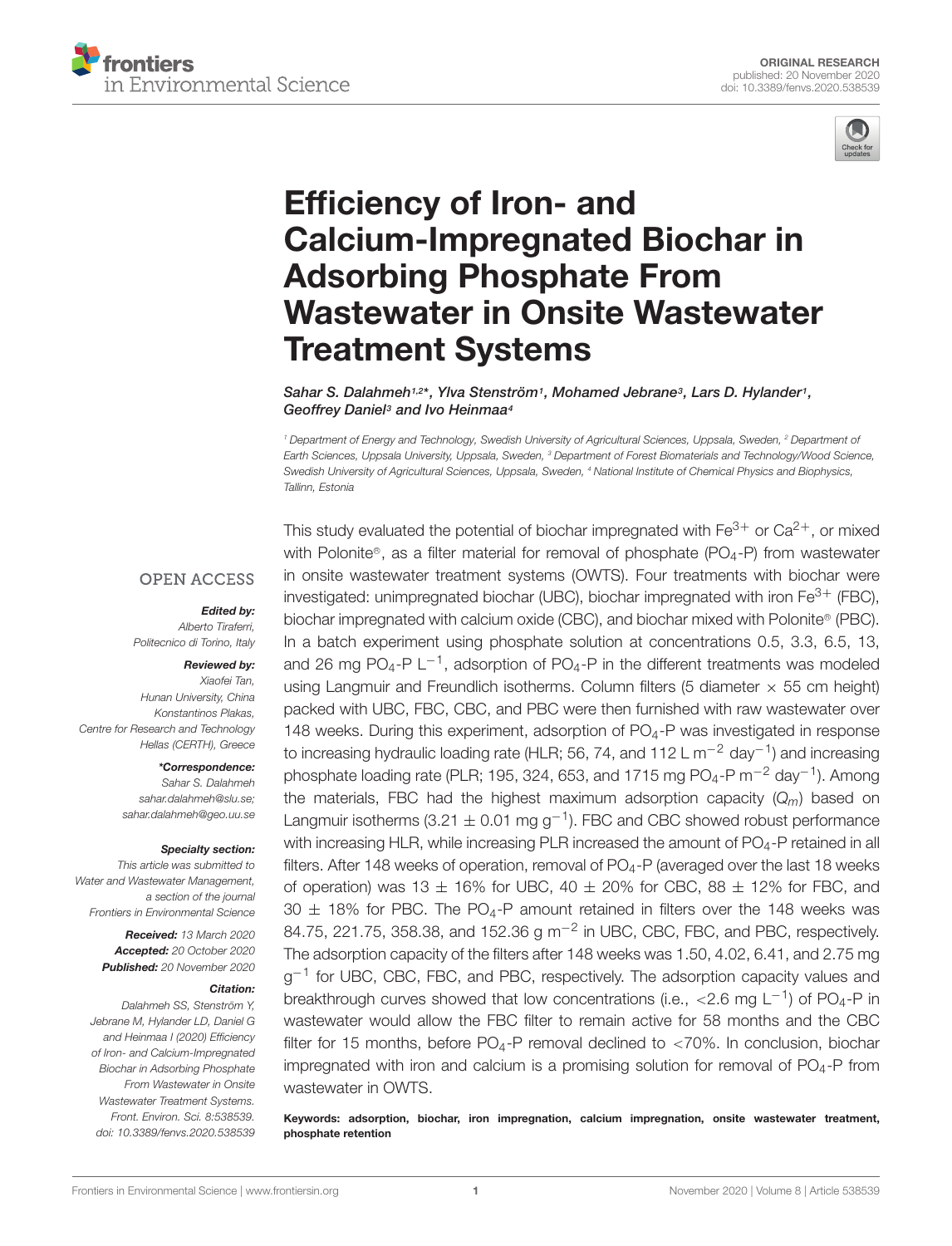# INTRODUCTION

Wastewater discharge and agricultural runoff are major contributors to anthropogenic phosphorus (P) discharge to many inland aquatic systems worldwide [\(Smith,](#page-13-0) [2003\)](#page-13-0). Agricultural activities and wastewater effluents account for the majority of annual P discharge to water bodies [\(HELCOM,](#page-12-0) [2018;](#page-12-0) [Schellenger and Hellweger,](#page-13-1) [2019\)](#page-13-1). In industrialized countries (e.g., Sweden), there are stringent requirements that regulate the quality of wastewater effluents in small scale and onsite systems in order to protect water bodies, and hightechnology solutions are often used for additional P removal from wastewater to meet the environmental regulations [\(Havs](#page-12-1)[och vattenmyndighetens,](#page-12-1) [2016\)](#page-12-1). However, wastewater quality from small-scale onsite wastewater systems (OWTS) is poor in terms of P removal [\(Heinonen-Tanski and Matikka,](#page-12-2) [2017\)](#page-12-2), although the anthropogenic P load from OWTS is still smaller than the agricultural load. However, onsite systems can still be a relevant P source, especially in areas such as the Baltic Sea Region where reducing P loads in water bodies is high priority [\(Heinonen-Tanski and Matikka,](#page-12-2) [2017;](#page-12-2) [HELCOM,](#page-12-0) [2018\)](#page-12-0).

One environmentally friendly and effective treatment method for onsite wastewater treatment is the use of biochar filters. Biochar is produced by heating biomass at high temperature (300–800◦C) in limited presence of oxygen [\(Downie et al.,](#page-12-3) [2009\)](#page-12-3), and is characterized by large specific surface and high porosity. Organic materials such as agricultural waste, sewage sludge and forest residues can act as a resource for biochar production, thereby contributing to sustainable management and re-utilization of waste products [\(He et al.,](#page-12-4) [2016\)](#page-12-4). Previous studies have demonstrated the efficiency of biochar in removing organic matter, surfactants, and nitrogen (N) from wastewater and graywater [\(Berger,](#page-12-5) [2012;](#page-12-5) [Niwagaba et al.,](#page-12-6) [2014;](#page-12-6) [Dalahmeh,](#page-12-7) [2016\)](#page-12-7). However, removal of P by biochar was not efficient in the latter studies, and there is therefore a need to investigate whether modification of the biochar surface by impregnating with iron (Fe) and calcium (Ca) would enhance the capacity for P removal. Modification of the surface of biochar by impregnation with different cations has been investigated previously to some extent. For example, [He et al.](#page-12-8) [\(2017\)](#page-12-8) investigated nanocomposites of iron oxide (Fe<sub>3</sub>O<sub>4</sub>) biochar for removal of different pollutants, including PO<sub>4</sub>, from wastewater. They found that  $Fe<sub>3</sub>O<sub>4</sub>/biochar$ nanocomposites not only showed significantly enhanced  $PO<sub>4</sub><sup>3−</sup>$ removal (100%), but also significantly shortened the time needed for complete removal. In a study by [Chen et al.](#page-12-9) [\(2011\)](#page-12-9), biochar powder for P removal was produced at different temperatures and impregnated with magnetite (Fe<sub>2</sub>O<sub>3</sub>) with a biochar to Fe ratio of 0.9. The modified biochar showed higher P adsorption (up to 99% removal) than unmodified control biochar. Adding iron oxides to biochar can also have structural benefits, producing larger pore volume and specific surface area [\(Ren et al.,](#page-13-2) [2015\)](#page-13-2). Ferric chloride (FeCl<sub>3</sub>) biochar was studied by [Li et al.](#page-12-10) [\(2016\)](#page-12-10), who found that an Fe to biochar ratio of 0.7 resulted in P adsorption of up to 16.58 mg  $g^{-1}$  biochar, compared with less than 1 mg g−<sup>1</sup> in natural sand [\(Del Bubba et al.,](#page-12-11) [2003\)](#page-12-11). In a study testing column filters with Fe-modified biochar, [Liu et al.](#page-12-12) [\(2012\)](#page-12-12) found that 99% of the total P concentration

was removed. [Jung et al.](#page-12-13) [\(2016\)](#page-12-13) analyzed fine biochar material produced by algae (as dried calcium-alginate beads) and found it had a capacity to remove 100 mg P  $g^{-1}$  biochar. However all these studies evaluated the performance of biochar in batch experiments and P adsorption by impregnated biochar from real wastewater was not investigated. Additionally, the performance of impregnated biochar in unsaturated column filters over extended periods and under different loading conditions was not investigated.

The main objective of the present study was to evaluate the potential of biochar impregnated with  $Fe^{3+}$  or  $Ca^{2+}$ , or mixed with Polonite, as filter material for adsorption of  $PO<sub>4</sub>-P$  in OWTS. Specific objectives were to (i) determine the adsorption isotherm of  $PO<sub>4</sub>-P$  in biochar impregnated with Fe, biochar impregnated with Ca, and biochar mixed with Polonite in batch adsorption experiments, and (ii) demonstrate and assess the performance of impregnated biochar filters in PO4-P removal from wastewater under different hydraulic loading rates (HLR) and phosphate loading rates (PLR) in column experiments.

### MATERIALS AND METHODS

#### Biochar Preparation

Four treatments with biochar were tested: (i) unimpregnated biochar (UBC); (ii) biochar impregnated with calcium oxide (CaO; CBC); biochar impregnated with  $FeCl<sub>3</sub>$  (FBC) and biochar mixed with Polonite® (PBC). For treatments FBC and CBC, pine bark (Rimbo Jord, Stockholm) of grain size 1–5 mm was soaked in FeCl<sub>3</sub> solution (purity 97%; VWR, Stockholm) and CaO (purity 95%; VWR, Stockholm), respectively, before pyrolysis. The FeCl<sub>3</sub> or CaO to bark ratio was  $0.3$  on a dry matter (DM) basis. After being mixed in the solution for 24 h in room temperature, the impregnated bark was dried at 100◦C for another 24 h. Finally, the dried biomass was charred in a muffle stove at 350–400℃ for 3.5 h according to [Agrafioti et al.](#page-12-14) [\(2014\)](#page-12-14). UBC was produced by pyrolysis of similar pine bark without impregnation. For treatment PBC, after pyrolysis, UBC was mixed with Polonite® gravel with a Polonite/biochar DM ratio of 0.3. Polonite® is a commercially available and reactive material which is used for phosphorus adsorption. It is produced by heating opoka rock to 900◦C that results in transforming CaCO<sub>3</sub> to the more reactive CaO [\(Renman and Renman,](#page-13-3) [2010\)](#page-13-3). The Polonite® used in the current experiment had particle size of 1–3 mm and it was obtained from© Ecofiltration Nordic AB (Stockholm, Sweden).

# Batch Adsorption Experiments

A batch experiment was carried out to assess and compare the P adsorption capacity of the different biochars (UBC, FBC, CBC, and PBC). For this, 1 g samples of biochar were added to 500 mL conical flasks containing 100 mL of  $PO<sub>4</sub>$ -P solution with concentrations 0.5, 3.3, 6.5, 13, and 26 mg  $PO<sub>4</sub> - P$ L<sup>-1</sup>, respectively. The concentrations were prepared by diluting 1000 mg PO<sub>4</sub> L<sup>-1</sup> stock solution based on monopotassium phosphate (KH2PO4; VWR, Stockholm) with distilled water. The PO4-P concentrations were selected based on those expected in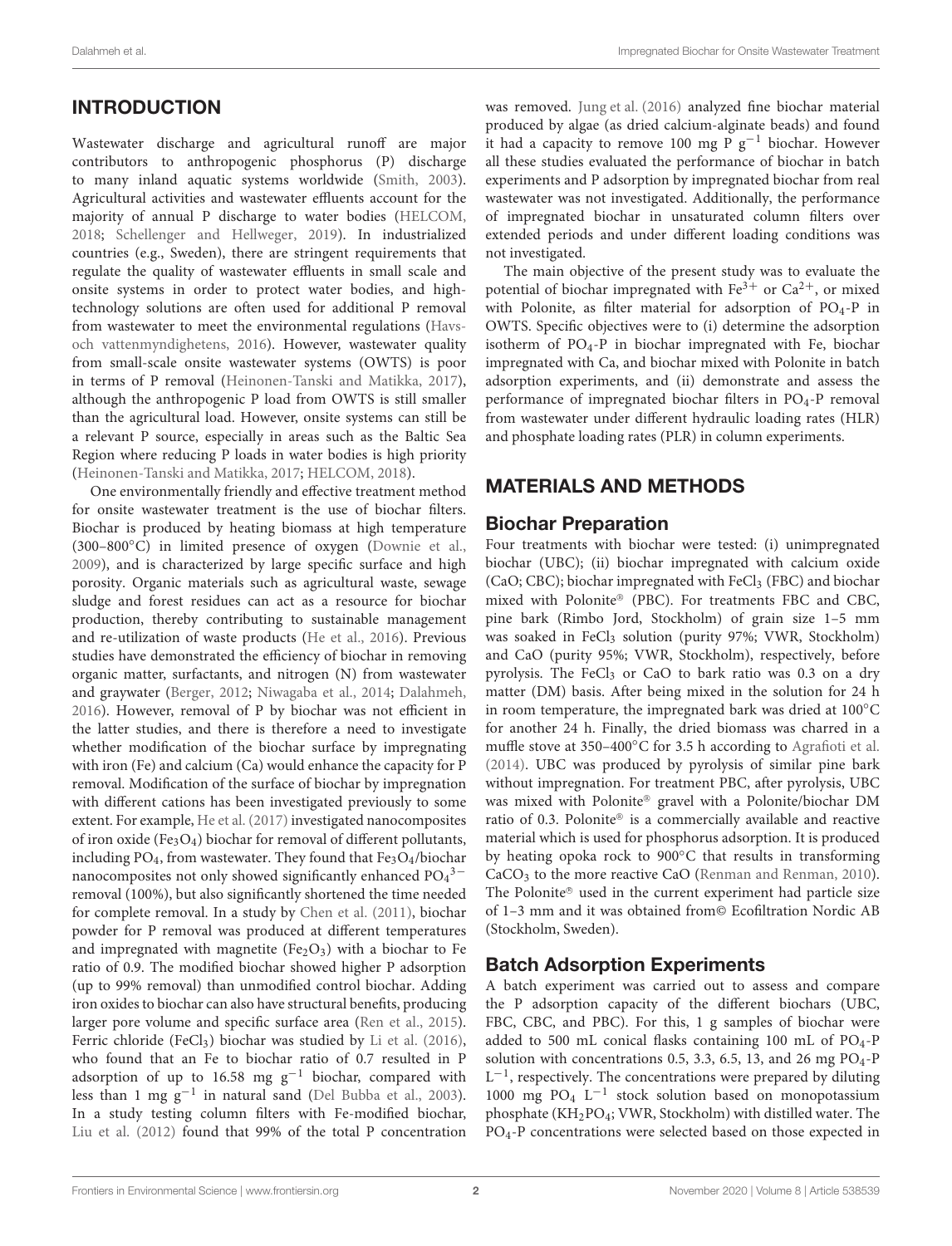an OWTS, and diluted according to [Palm et al.](#page-12-15) [\(2002\)](#page-12-15). Three replicates ( $n = 3$ ) were prepared for each concentration and each treatment except the  $0.5$  mg PO<sub>4</sub>P L<sup>-1</sup> concentration, which only had one replicate  $(n = 1)$ . The flasks were shaken on a rotary table for 24 h at 130 rpm and controlled room temperature of  $20 \pm 2^{\circ}$ C. Samples (6 mL) were taken from each flask after 0 min, 15 min, 75 min, 4 h, and 24 h, using a pipette. Collected samples were filtered through a 0.45  $\mu$ m filter and their pH and PO<sub>4</sub>-P concentration determined. After 24 h, the residual solids were washed with deionized water, oven-dried at 80◦C for 4 h, and stored in the freezer for further characterization.

#### Column Filter Experiments

In the column filter experiments, acrylic columns were used as filters to study the removal of chemical oxygen demand (COD), and  $PO<sub>4</sub>-P$  from wastewater. The columns (60 cm high, 5 cm diameter) were packed separately with biochar (UBC, PBC, CBC, or FBC) to form a layer of 50 cm. Single columns were prepared for each material. A 5 cm layer of coarse biochar (8–15 mm in particle size) was placed on the top and bottom of the filters to prevent clogging and to facilitate drainage (**[Figure 1](#page-3-0)**).

### Loading Conditions for the Column Filters

The column filters were tested for removal of PO<sub>4</sub>-P over an operating period from October 2016 to August 2019. During this period, the performance of filters in terms of pollutant removal was investigated in response to different HLR and PLR, as described below.

#### Hydraulic Loading Rate Trial

The removal of  $PO_4$ -P and  $COD$  from wastewater was investigated in response to changing hydraulic loading conditions. During this trial, the filters were operated with an HLR of 56 L m<sup>-2</sup> day<sup>-1</sup> for 33 weeks (including the start-up period), 74 L m<sup>-2</sup> day<sup>-1</sup> for a further 30 weeks, and 112 L m<sup>-2</sup> day<sup>-1</sup> for 10 weeks. The filters were fed with wastewater at the planned HLR, without modifying the concentrations of organic matter, N, or P of the wastewater. The concentrations of  $PO_4$ -P and the organic loading rate (OLR) and PLR applied during the HLR trial are summarized in **[Table 1](#page-3-1)**.

#### Phosphate Loading Rate Trial

The removal of PO<sub>4</sub>-P and COD in response to changing PLR was investigated by exposing the filters to stepwise increasing PLR while the HLR was kept unchanged at 74 L m<sup>-2</sup> day<sup>-1</sup> (**[Table 2](#page-3-2)**). During this trial, the filters received  $194 \pm 65$  mg PO<sub>4</sub>-P m<sup>-2</sup> day<sup>-1</sup> for 18 weeks, 324 ± 27 mg PO<sub>4</sub>-P m<sup>-2</sup> day<sup>-1</sup> for 23 weeks, 653  $\pm$  61 mg PO<sub>4</sub>-P m<sup>-2</sup> day<sup>-1</sup> for 13 weeks, and 1715  $\pm$  39 mg PO<sub>4</sub>-P m<sup>-2</sup> day<sup>-1</sup> for 18 weeks. The PO<sub>4</sub>-P concentration was modified to give the target PLR by adding 15, 30, 90, and 150 mL of PO<sub>4</sub> standard solution (1000 mg L<sup>-1</sup>) to 1 L raw wastewater. The  $PO<sub>4</sub>$ -P concentration in the raw wastewater was 2.6  $\pm$  0.86 mg L<sup>-1</sup>. Concentrations of all other components in the raw wastewater were not modified during this trial. Inflow characteristics, HLR, OLR, and PLR of the feed wastewater during this trial are summarized in **[Table 2](#page-3-2)**.

# Preparation, Storage, and Dosage of **Wastewater**

All column filters were fed with raw wastewater in single-pass unsaturated downflow mode. The raw wastewater was obtained from Uppsala wastewater treatment plant (Kungsängsverket) on a weekly basis. When needed (i.e., during the PLR trial), the concentration of  $PO_4$ -P was changed. The wastewater was cooled in a fridge (4  $\pm$  2°C) when brought from Kungsängsverket. Before each dosage, the cooled wastewater was mixed by homogenization and the required dosage pumped from the refrigerated container to distribution containers placed at room temperature (20◦C). After reaching room temperature, the wastewater doses were pumped from the distribution containers to the filters, using a peristaltic pump.

#### Chemical Analysis

The inflow wastewater and effluents from the different filters were analyzed to determine the pH, electrical conductivity (EC), COD, and PO4-P. The pH was measured using a WTW pH/ion 340i meter and EC using a Condi 330i conductivity meter (WTW, Weilheim, Germany). The COD and PO4-P concentrations were determined using Spectroquant® cell kits (numbers 14772-14773 (COD) and 14543 (PO<sub>4</sub>-P), Merck KGaA, Darmstadt, Germany). Concentrations were determined colorimetrically using a Nova 60 photometer (Merck KGaA).

#### Characterization of Biochar

Chemical composition of surface, particle shape, topography, and functional groups on the different biochars (UBC, PBC, CBC, and FBC) were characterized using Fourier transform infrared (FTIR), X-ray diffraction (XRD), and scanning electron microscopy (SEM). Infrared absorption spectra of the biochar samples were obtained using a Spectrum Two FTIR (Perkin-Elmer) equipped with an UATR Diamond accessory, according to [Jebrane et al.](#page-12-16) [\(2017\)](#page-12-16). The XRD patterns were obtained by a PANanalytical B.V. X'Pert3 Powder diffractometer (Netherlands) with Cu-K $\alpha$  radiation ( $k = 1.54059$  Å) within angular range of  $2\theta = 5-70^\circ$  at 25°C. SEM was used to observe the surface morphology of the impregnated biochars. Biochar samples were deposited on stubs bearing double-sided tape and coated with a ∼6 nm layer of gold using an Emitech K550X sputter coater. Samples were observed using a Philips XL30 ESEM operated at variable kV. Images were digitalized using the microscope software.

#### Calculations of Adsorption Isotherms

Removal efficiency (E) was calculated from the difference in concentration between inflow and outflow of the filters as:

$$
E = 100 \frac{C_{in} - C_{out}}{C_{in}} \tag{1}
$$

where E is the removal efficiency  $(\%)$ ,  $C_{in}$  is the concentration in the inflow (mg  $L^{-1}$ ), and  $C_{out}$  is the concentration in outflow  $(mg L^{-1})$ .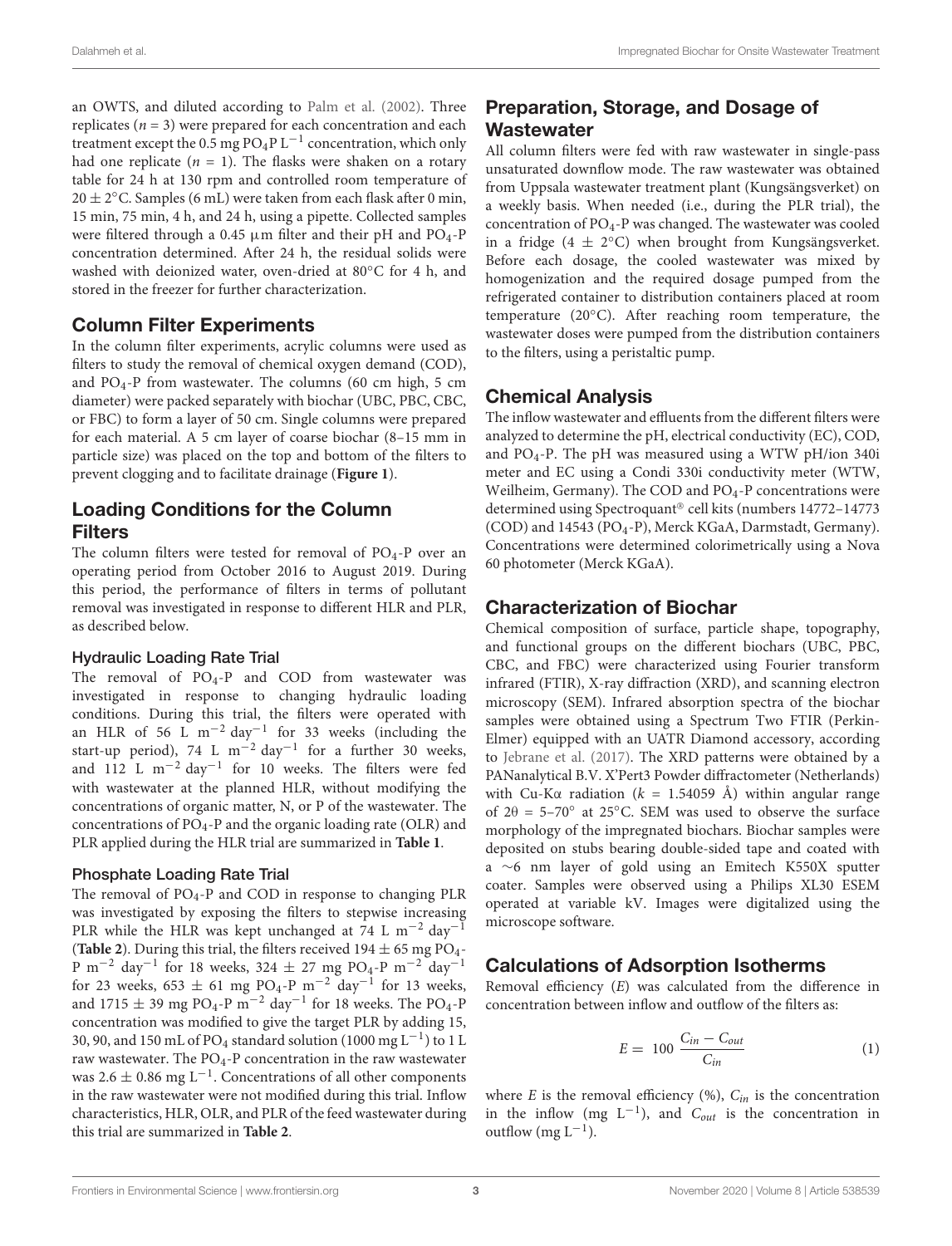

<span id="page-3-1"></span><span id="page-3-0"></span>

|  |  | TABLE 1   Loading conditions used during the hydraulic loading rate (HLR) trial. |  |  |  |  |  |  |  |  |
|--|--|----------------------------------------------------------------------------------|--|--|--|--|--|--|--|--|
|--|--|----------------------------------------------------------------------------------|--|--|--|--|--|--|--|--|

| ID            | HLR (L m <sup>-2</sup> day <sup>-1</sup> ) | <b>Duration (week)</b> | $PO_4$ -P (mg L <sup>-1</sup> ) | OLR (g COD $m^{-2}$ day <sup>-1</sup> ) | PLR (mg PO <sub>4</sub> -P m <sup>-2</sup> day <sup>-1</sup> ) |
|---------------|--------------------------------------------|------------------------|---------------------------------|-----------------------------------------|----------------------------------------------------------------|
| <b>HLR 56</b> | $56 \pm 0$                                 | 33                     | $2.99 \pm 1.33$                 | $25 + 11$                               | $187 + 74$                                                     |
| HLR74         | $74 \pm 0$                                 | 30                     | $2.04 \pm 1.06$                 | $38 \pm 29$                             | $151 \pm 80$                                                   |
| <b>HLR112</b> | $112 + 0$                                  | 10                     | $2.43 + 1.60$                   | $52 + 15$                               | $271 + 178$                                                    |

OLR, organic loading rate; PLR, phosphate-phosphorus (PO<sub>4</sub>-P) loading rate; COD, chemical oxygen demand. Values shown are mean  $\pm$  SD.

<span id="page-3-2"></span>TABLE 2 | Loading conditions used during the phosphate loading trial.

| ID             | PLR (mg PO <sub>4</sub> -P m <sup>-2</sup> day <sup>-1</sup> ) | Duration (week) | $PO_4-P$ (mg L <sup>-1</sup> ) | OLR (g COD $m^{-2}$ day <sup>-</sup> ) | HLR (L m <sup>-2</sup> day <sup>-1</sup> ) |
|----------------|----------------------------------------------------------------|-----------------|--------------------------------|----------------------------------------|--------------------------------------------|
| PLR-194        | $194 \pm 64$                                                   | 18              | $2.60 \pm 0.86$                | $26 + 11$                              | $74 \pm 0$                                 |
| <b>PLR-324</b> | $324 \pm 27$                                                   | 23              | $4.36 \pm 0.37$                | $28 \pm 8$                             | $74 \pm 0$                                 |
| PLR-653        | $653 \pm 61$                                                   | 10              | $8.78 \pm 0.82$                | $40 \pm 10$                            | $74 \pm 0$                                 |
| PLR-1715       | $1715 + 39$                                                    | 18              | $23.04 + 0.53$                 | $40 + 4$                               | $74 + 0$                                   |

PLR, phosphate-phosphorus (PO<sub>4</sub>-P) loading rate; OLR, organic loading rate; HLR, hydraulic loading rate; COD, chemical oxygen demand. Values shown are mean  $\pm$  SD.

Adsorption of phosphate (Q) in the batch adsorption experiment was calculated as:

$$
Q = (C_0 - C_e) \times \frac{V}{m}
$$
 (2)

where Q is mg P adsorbed per g biochar (mg  $g^{-1}$ ),  $C_0$  is the initial concentration of solution (mg  $L^{-1}$ ),  $C_e$  is the concentration

(mg  $L^{-1}$ ) after 24 h in the batch equilibrium experiment, V is the volume of solution (100 mL), and  $m$  the mass of adsorbent (1 g).

Langmuir and Freundlich adsorption isotherms were modeled for each biochar type. Langmuir isotherms were calculated according to [Mead](#page-12-17) [\(1981\)](#page-12-17):

$$
Q_e = \frac{k_L Q_m C_e}{1 + k_L C_e} \tag{3}
$$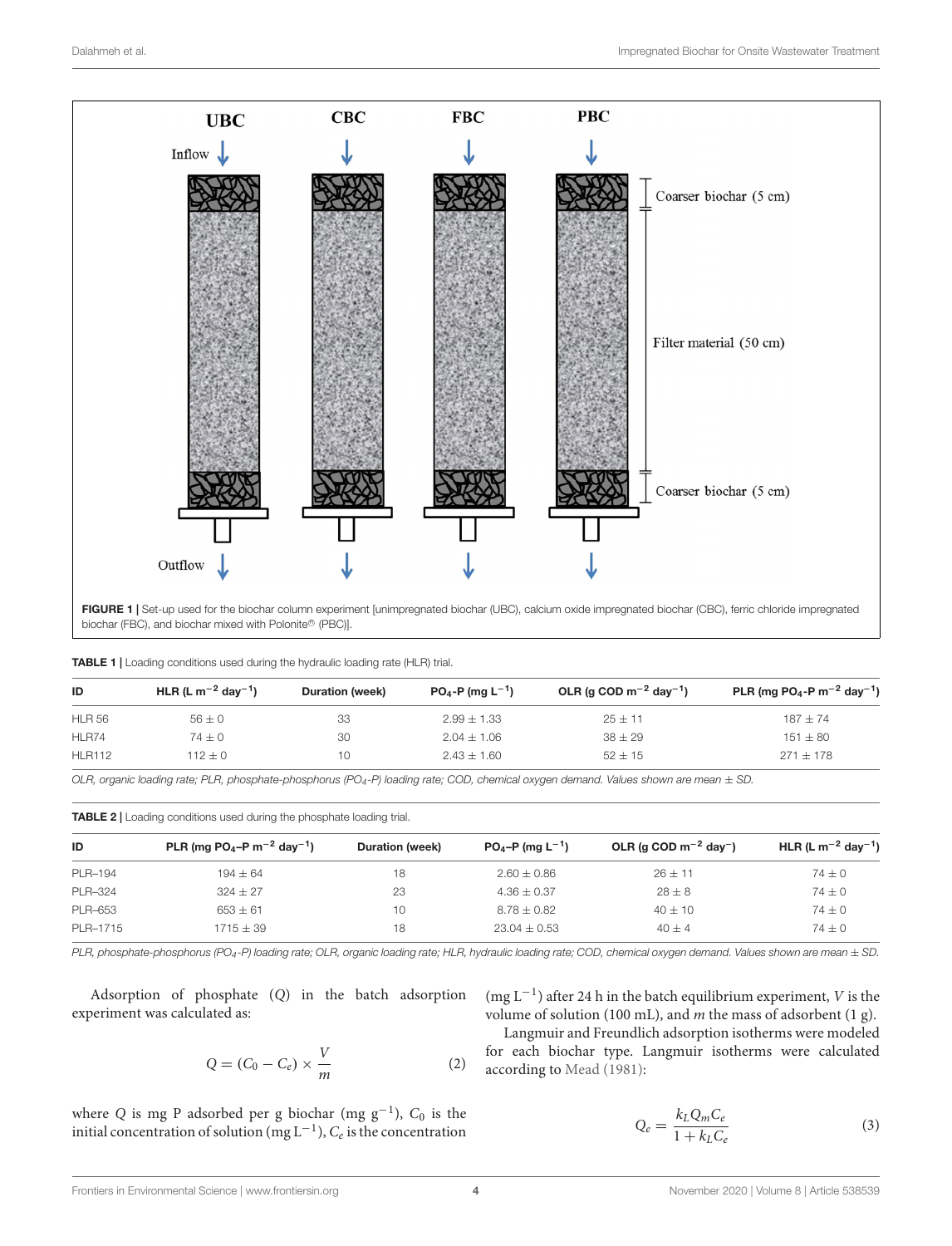where  $Q_e$  (mg  $g^{-1}$ ) is the equilibrium adsorption capacity,  $C_e$ (mg  $L^{-1}$ ) is the concentration at equilibrium,  $k_L$  (L mg<sup>-1</sup>) is the Langmuir adsorption constant, and  $Q_m$  (mg  $g^{-1}$ ) is the maximum adsorption capacity.

Freundlich isotherms were calculated as:

$$
Q_e = k_F C_e^{1/n} \tag{4}
$$

where  $k_F$  (L  $g^{-1}$ ) is the Freundlich constant and *n* is the dimensionless Freundlich heterogeneity exponent.

#### RESULTS

#### Characteristics of Biochar FTIR Analysis and SEM

The FTIR spectra of FBC, CBC, PBC, and UBC are shown in Figure 2. The peaks observed in the region  $1800-650$  cm<sup>-1</sup> in all spectra were attributed to carbonyl stretching vibrations and to -COOH symmetric stretching vibrations. The band observed around 780 cm−<sup>1</sup> could be attributable to in-plane and out-ofplane C-H bends. The FeCl<sub>3</sub>-impregnated (FBC) filter (freshly prepared before use in wastewater treatment) caused only a slight change in the spectrum, mainly around 650 cm−<sup>1</sup> , where a new peak most probably attributable to iron oxalate was observed. In addition, a decrease in the peak around 1020 cm−<sup>1</sup> was observed, probably as a result of shifting from COOH to COO-. After using the FBC filter for wastewater treatment, no significant changes were observed except disappearance of the peak at around 650 cm−<sup>1</sup> characteristic of iron oxalate, possibly due to leaching of iron from the filters. The FTIR spectrum of the fresh CBC filter showed emergence of new characteristic absorption bands around 1410, 1315, 874, and 780 cm−<sup>1</sup> which could be attributed to C-O and Ca-O bonds. After use of CBC for wastewater treatment, a slight decrease in the intensity of the C-O and Ca-O peaks was observed due to phosphate adsorption and interaction with the impregnated calcium oxide species. The FTIR spectrum of the fresh Polonite filter (PCB) exhibited strong absorption bands at 1410 and 870 cm−<sup>1</sup> , which are characteristic bands of carbonate anions, and other peaks around 1080, 980, 944, and 712 cm<sup>-1</sup>, which were attributed to the vibrations of wollastonite (β-CaSiO<sub>3</sub>). A small peak observed at 3640 cm<sup>-1</sup> was attributed to water vibrations (**[Figure 2](#page-5-0)**). After PCB was used for wastewater treatment, a significant decrease in the carbonate anion band intensity was observed, suggesting formation of phosphate complexes. For untreated biochar (UBC), there were no significant peaks in the FTIR spectra. The surface shape and topography of the UBC, CBC, FBC, and PBC materials are shown by SEM images in **[Supplementary Figure S1](#page-12-18)**.

#### XRD Analysis

Untreated biochar contained 56% quartz, 27% albite, and 17% microcline (**[Table 3](#page-6-0)** and **[Supplementary Figures S2, S3](#page-12-18)**). Impregnation of biochar with CaO resulted in a decrease in the quartz content, disappearance of microcline and albite, and formation of calcite (54%), while impregnation with FeCl3 resulted in reduction in quartz content, a slight increase in albite,

and formation of akaganeite (32%). Virgin Polonite contains 52% quartz, 25% calcite, and 23% wollastonite. After using the untreated and CaO-impregnated biochar for wastewater treatment, no significant changes in the mineral content were observed. After filtration, the FeCl<sub>3</sub>-impregnated biochar showed a significant decrease in quartz content and slight decrease in akaganeite and albite, with formation of monalbite. The combination of Polonite and biochar used for Tot-P and PO4-P adsorption showed an increase in quartz content, disappearance of albite, microcline, calcite, and wollastonite, and formation of anorthite and orthoclass.

#### Langmuir and Freundlich Adsorption Isotherms in UBC, CBC, FBC, and PBC

FBC had a maximum adsorption capacity  $(Q_m)$  according to Langmuir isotherms (3.21 ± 0.01 mg g−<sup>1</sup> ) (**[Table 4](#page-6-1)**). CBC did not reach equilibrium during the experiment. The maximum PO<sub>4</sub>-P concentration investigated for CBC was (26.7 mg L<sup>-1</sup>) and was totally adsorbed during the adsorption experiment. The Langmuir isotherms had a stronger correlation for UBC and FBC, and the Freundlich isotherms for PBC. Correlation coefficients  $(R^2)$  were in the range 0.957-0.997 for Langmuir isotherms and  $0.960-0.993$  for Freundlich isotherms for  $PO<sub>4</sub>-P$ adsorption to the biochars (**[Table 4](#page-6-1)**). All adsorption isotherms showed an increase in equilibrium concentration  $(C_e)$  resulted from an increase in P adsorption on the biochar surface (Qe) (**[Figure 3](#page-7-0)**).

#### Adsorption Capacity of Phosphate in UBC, CBC, FBC, and PBC Filters

The PO4-P adsorption capacity was highest in FBC and lowest in UBC, with the filters following the order  $FBC > CBC > PBC > UBC$ , with overall  $PO<sub>4</sub> - P$  adsorption capacity of the different filters 1.50, 4.02, 6.41, and 2.75 mg per g biochar for UBC, CBC, FBC, and PBC, respectively (**[Figure 4](#page-8-0)**). The corresponding surface removal rate of PO4-P was 358.36, 221.75, 152.36, and 84.75 g m−<sup>2</sup> of the filter surface, in the same order. At the end of the operation period of the filter, removal of  $PO_{4}$ -P (averaged over the last 18 weeks of operation) was  $13 \pm 16\%$ for UBC, 30  $\pm$  18% for PBC, 88  $\pm$  12% for FBC, and 40  $\pm$  20% for CBC (**[Figure 4](#page-8-0)**).

The low removal in UBC  $(4-6%)$  of PO<sub>4</sub>-P toward the end of the period indicated that UBC may have reached its ultimate PO4-P retention capacity during the experimental period (148 weeks) (**[Figures 4B,C](#page-8-0)**). Removal of PO<sub>4</sub>-P in CBC (14–23%) and PBC (11–15%) was also low by the end of the experiment. In contrast, PO<sub>4</sub>-P removal in the FBC filter declined to almost 63% by the end of the experimental period (week 148).

#### Phosphate Removal in Response to Changes in Hydraulic Loading Rate

From the filters tested, FBC showed highest removal of  $PO<sub>4</sub>$ -P (96%) and was least sensitive to changes in HLR, followed by CBC (77–95% removal) (**[Figure 5](#page-9-0)** and **[Table 5](#page-9-1)**). UBC was least efficient in PO4-P removal (−9 to 46%) and the least robust to changes in HLR.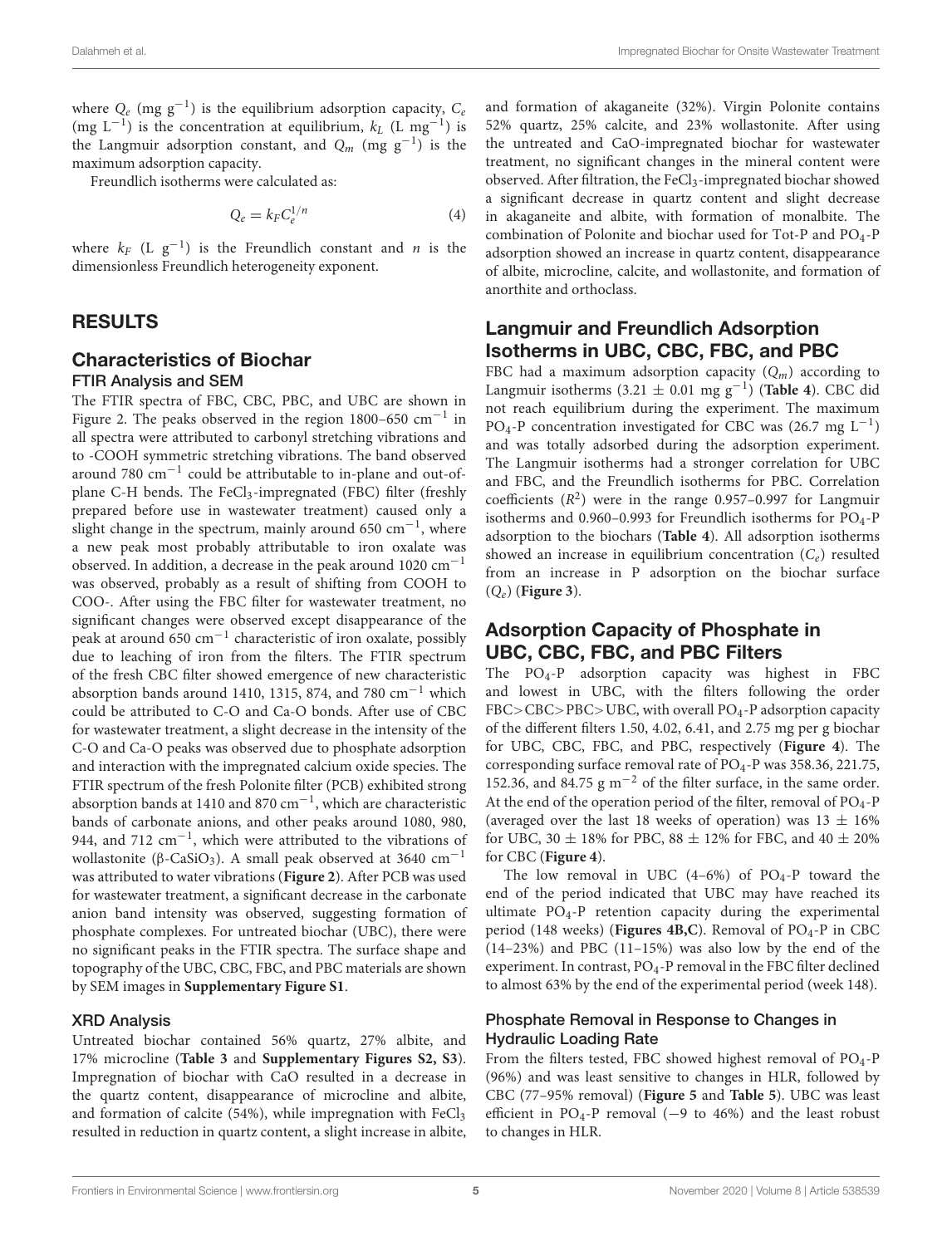



<span id="page-5-0"></span>With the UBC filter, the average percentage PO<sub>4</sub>-P removal was lower for HLR-74 than HLR-56 and the filter performed best when HLR was 112 L m−<sup>2</sup> day−<sup>1</sup> (**[Figure 5A](#page-9-0)** and **[Table 5](#page-9-1)**). UBC showed a decline in PO4-P removal when HLR was increased from 56 to 74 L m−<sup>2</sup> day−<sup>1</sup> (**[Figure 5A](#page-9-0)**). Another decline in removal in UBC (from 46 to 27%) was observed when HLR was decreased from 112 to 74 L m<sup>-2</sup> day<sup>-1</sup>. In the CBC filter, increasing the HLR from 74 to 112 L m−<sup>2</sup> day−<sup>1</sup> enhanced PO<sub>4</sub>-P removal and CBC showed a decline (from 87%

to 71%) in PO<sub>4</sub>-P removal when HLR decreased from 112 to 74 L m−<sup>2</sup> day−<sup>1</sup> (**[Figure 5B](#page-9-0)**).

The average percentage of removal of  $PO<sub>4</sub>-P$  in the FBC filter was not influenced by HLR (96% for all HLRs) (**[Table 5](#page-9-1)** and [Figure 5C](#page-9-0)). The trend in PO<sub>4</sub>-P removal in the PBC filter in response to changes in HLR was similar to that observed for UBC, but the levels of removal were higher in PBC (42  $\pm$  40, 18  $\pm$  78 and  $29 \pm 76\%$  for HLR-56, HLR-74, and HLR-12, respectively) (**[Figure 5D](#page-9-0)** and **[Table 5](#page-9-1)**).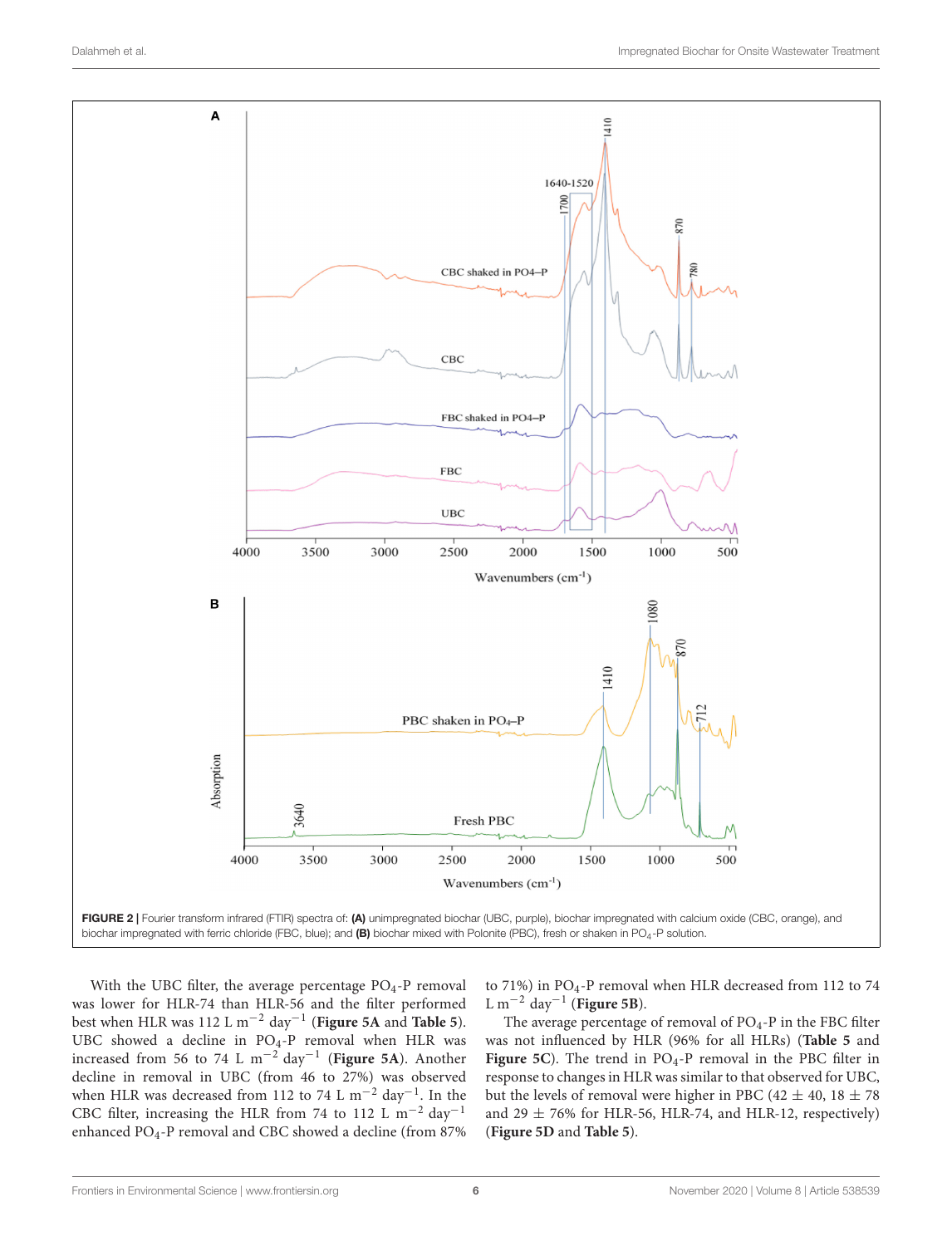#### Response of Filters to Increasing Phosphate Loading **Rate**

The average amount of  $PO<sub>4</sub>-P$  retained in the media, increased as response to increase in PLR for all filters (**[Figure 6](#page-10-0)**). Regarding PO4-P removal in UBC as function of time, intermediate removal (∼60%) was observed at the beginning of PLR-194, PLR-652, and PLR-1715, after which it then declined over time (**[Supplementary](#page-12-18)** [Figure S4A](#page-12-18)). For CBC, the average removal of PO<sub>4</sub>-P decreased from 72% at PLR-194 to ∼40% at PLR-324 and PLR-1715 (**[Supplementary Figure S4B](#page-12-18)**).

In contrast, FBC showed high average removal of PO<sub>4</sub>-P (>99%) at all PLRs until week 5 in PLR-1715, when removal began to decline (**[Supplementary Figure S4C](#page-12-18)**). The average removal of PO4-P in PBC was around 57% at PLR-194 to PLR-653, but declined drastically in PLR-1715 to reach 30% (**[Supplementary Figure S4D](#page-12-18)**).

# **DISCUSSION**

### Adsorption Capacity of UBC, CBC, FBC, and PBC

In the batch adsorption experiment, the four biochar types were shaken with solutions of five different  $PO<sub>4</sub>$ -P concentrations. CBC showed greatest P adsorption capacity, PBC and FBC both had lower but similar adsorption, and untreated biochar (UBC) adsorbed least P. The shape of the adsorption isotherm for CBC (**[Figure 3](#page-7-0)**) showed that when the equilibrium concentrations

were low, the increase in equilibrium adsorption was also low. This may indicate involvement of dissolved organic compounds in P adsorption at low concentrations [\(Essington,](#page-12-19) [2004\)](#page-12-19). The Freundlich model best fitted PO<sub>4</sub>-P adsorption to CBC and PBC biochars, which means the adsorption to these materials can best be described as non-uniform. Adsorption to FBC biochar correlated better with the Langmuir adsorption model, which indicates that their adsorption can be modeled as homogeneous and in a monolayer over the biochar surface. Similarly, [Li](#page-12-10) [et al.](#page-12-10) [\(2016\)](#page-12-10) found that P removal using wheat straw biochar impregnated with FeCl3 fitted well to a Langmuir model. In contrast, [Chen et al.](#page-12-9) [\(2011\)](#page-12-9) found that P adsorption by untreated and magnetite-coated biochar made from orange peel fitted the Freundlich model better.

The Langmuir adsorption constant  $k_F$  was higher for adsorption on PBC than for the other biochar types. This indicates that the affinity between P and PBC was highest for this material. The Langmuir maximum adsorption  $Q_m$  for CBC was negative, which is unrealistic, indicating that this model was not suitable for describing adsorption on CBC (**[Table 4](#page-6-1)**). FBC had the highest  $Q_m$  (3.2 mg g<sup>-1</sup>), but this is still lower than the 16.58 mg g−<sup>1</sup> reported by [Liu et al.](#page-12-20) [\(2015\)](#page-12-20) for Fe-impregnated biochar made from wheat straw. The biochar in the study by [Li](#page-12-10) [et al.](#page-12-10) [\(2016\)](#page-12-10) had smaller-diameter particles than the biochar used in this experiment (<1 mm compared with 1–7 mm) and higher iron to biochar ratio (0.7 compared with 0.3), which can explain the difference. The maximum adsorption capacity obtained in column filters (1.5, 4.02, 6.41, and 2.75 mg  $g^{-1}$ , for UBC, CBC,

<span id="page-6-0"></span>TABLE 3 | Mineral content of biochar surfaces characterized using X-ray diffraction analysis.

| Sample                       | <b>Minerals</b> | $\frac{0}{0}$ | Sample                                              | <b>Minerals</b> | $\frac{0}{0}$  |
|------------------------------|-----------------|---------------|-----------------------------------------------------|-----------------|----------------|
| Biochar untreated            | Quartz          | 56            | Biochar untreated, used for w/w filtration          | Quartz          | 52             |
|                              | Albite          | 27            |                                                     | Albite          | 26             |
|                              | Microcline      | 17            |                                                     | Microcline      | 22             |
| Biochar + CaO                | Quartz          | 46            | Biochar $+$ CaO used for w/w filtration             | Quartz          | 48             |
|                              | Calcite         | 54            |                                                     | Albite          | 27             |
|                              |                 |               |                                                     | Microcline      | 17             |
| Biochar treated with $FeCl3$ | Quartz          | 44            | Biochar + FeCl <sub>3</sub> used for w/w filtration | Quartz          | 32             |
|                              | Akaganeite      | 32            |                                                     | Akaganeite      | 26             |
|                              | Albite          | 24            |                                                     | Monalbite       | 24             |
|                              |                 |               |                                                     | Albite          | 18             |
| Polonite                     | Quartz          | 52            | Biochar + Polonite used for w/w filtration          | Quartz          | 61             |
|                              | Calcite         | 25            |                                                     | Anorthite       | 32             |
|                              | Wollastonite    | 23            |                                                     | Orthoclase      | $\overline{7}$ |

<span id="page-6-1"></span>**TABLE 4** | Langmuir and Freundlich model parameters (mean  $\pm$  standard deviation,  $n = 3$ ) for untreated biochar (UBC), CaO-impregnated biochar (CBC), FeCl<sub>3</sub>-impregnated biochar, and untreated biochar mixed with Polonite® (PBC).

| <b>Material</b> | Langmuir model parameters   |                             | <b>Freundlich model parameters</b> |                          |                          |                            |                  |
|-----------------|-----------------------------|-----------------------------|------------------------------------|--------------------------|--------------------------|----------------------------|------------------|
|                 | $Q_m$ (mg g <sup>-1</sup> ) | $k_1$ (L mg <sup>-1</sup> ) | $R^2$                              |                          | $\mathsf{n}$             | $k_F$ (L g <sup>-1</sup> ) | $R^2$            |
| <b>UBC</b>      | $1.53 + 2.4$                | $0.004 + 0.04$              | $0.973 + 0.48$                     |                          | $0.98 + 0.12$            | $0.02 + 0.01$              | $0.964 \pm 0.17$ |
| CBC             | $\overline{\phantom{0}}$    | $\overline{\phantom{a}}$    | $\overline{\phantom{0}}$           | $\overline{\phantom{a}}$ | $\overline{\phantom{a}}$ | $\overline{\phantom{a}}$   |                  |
| <b>FBC</b>      | $3.21 + 0.01$               | $0.11 + 0.01$               | $0.997 + 0.09$                     |                          | $1.29 + 0.13$            | $0.32 + 0.02$              | $0.993 + 0.49$   |
| <b>PBC</b>      | $2.42 \pm 0.47$             | $0.21 + 0.17$               | $0.957 \pm 0.27$                   |                          | $1.68 \pm 0.36$          | $0.40 + 0.13$              | $0.959 + 0.47$   |

Higher R<sup>2</sup> value indicate better fit. -, the CBC did not reach equilibrium state during the experiment and therefore the adsorption models were not estimated.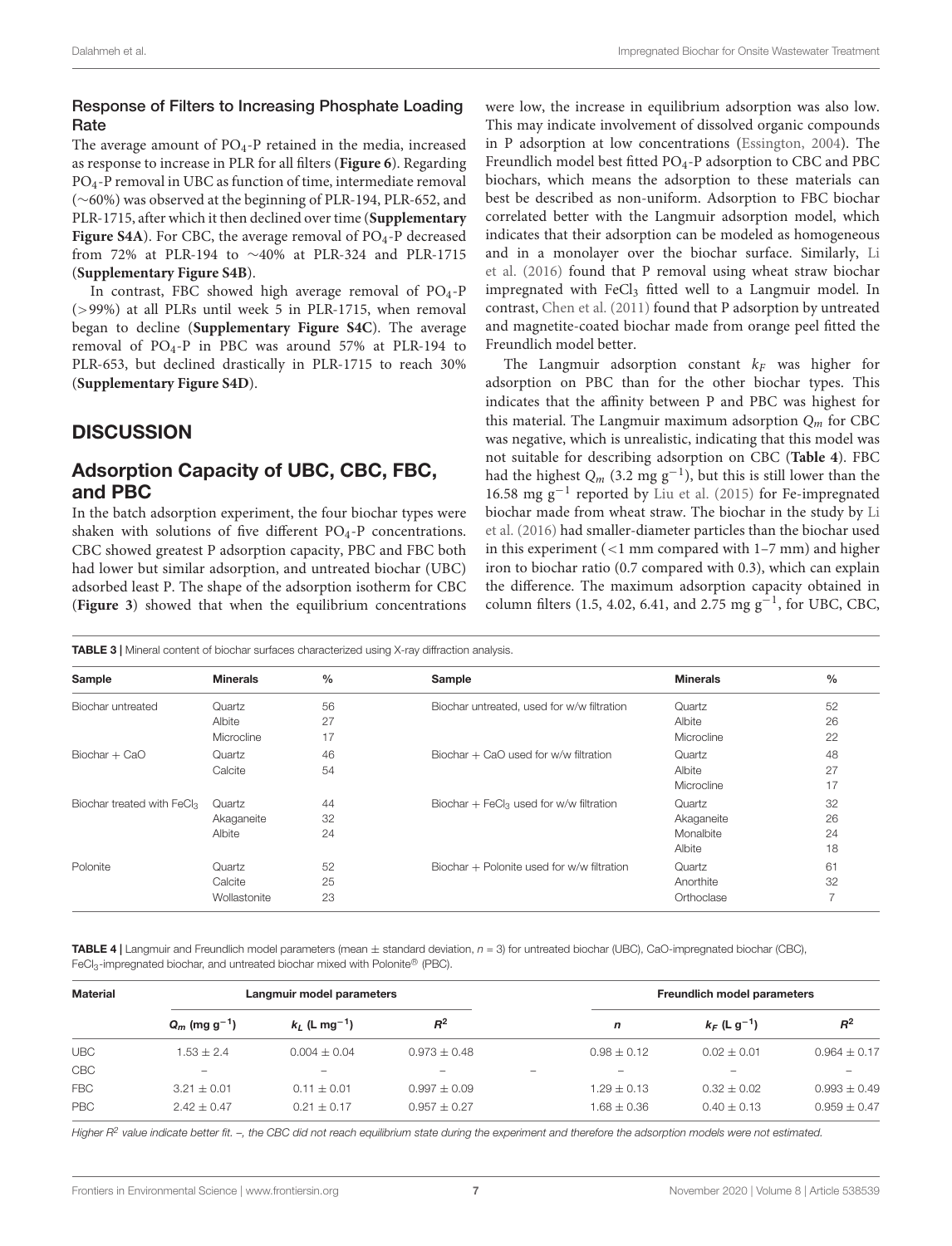

<span id="page-7-0"></span>FBC, and PBC, respectively) was higher in some cases (CBC and FBC) than in the batch experiment (1.53,  $-0.41$ , 3.21  $\pm$  0.01, and 2.42 mg g−<sup>1</sup> , respectively). Besides physical-chemical adsorption in the column filters, other factors may have contributed to this behavior, e.g., when PLR increased, more bacterial growth occurred in the filters and thus more  $PO<sub>4</sub>$ -P was assimilated. The bacterial growth coupled with the competitive adsorption of organics can drastically affect the removal of phosphates [\(Dalahmeh et al.,](#page-12-21) [2014\)](#page-12-21). Moreover the complexation of organics with phosphates is also possible.

### Retention of Phosphate in Impregnated Biochar and Response to Loading **Conditions**

In filters designed for P removal, the capacity of the filter to retain PO4-P depends on pH and the availability of surfaces rich in metal oxides such as Al-, Fe-, and Ca- oxides [\(Arias et al.,](#page-12-22) [2001;](#page-12-22) [Hylander et al.,](#page-12-23) [2006\)](#page-12-23). In this study, biochar filters impregnated

with Ca (CBC) and Fe (FBC) showed better removal of PO<sub>4</sub>-P than UBC filters (UBC and PBC). The PO<sub>4</sub>-P adsorbed to the FBC and CBC filters reacted with Fe and Ca minerals to form strong precipitates or surface complexes. The FBC filter maintained low pH (<4.5) during the entire experimental period, indicating continuous formation of Fe oxides in FBC and hence enhanced PO4-P adsorption to these oxides. This was confirmed by XRD tests of FBC surfaces after 100 weeks of operation, which showed a high content (26%) of akaganeite [a chloridecontaining Fe (III) oxide-hydroxide mineral]. This indicated success in achieving long-lasting impregnation of biochar using FeCl3. In contrast, with the CBC filter and its higher pH, the  $PO_4^3$ <sup>+</sup> ions formed complexes with Ca ions, so CaHPO<sub>4</sub>.2H<sub>2</sub>O and  $Ca_4H(PO_4)\cdot 3H_2O$  could have been formed at the beginning of filter operation [\(US EPA,](#page-13-4) [2002\)](#page-13-4). Adsorption of  $PO<sub>4</sub>$ -P in CBC deteriorated over time. When the surface of the biochar was examined using XRD after 100 weeks of operation, CaO was not among the minerals deposited on the biochar. This shows that impregnation of biochar with CaO was reversed during operation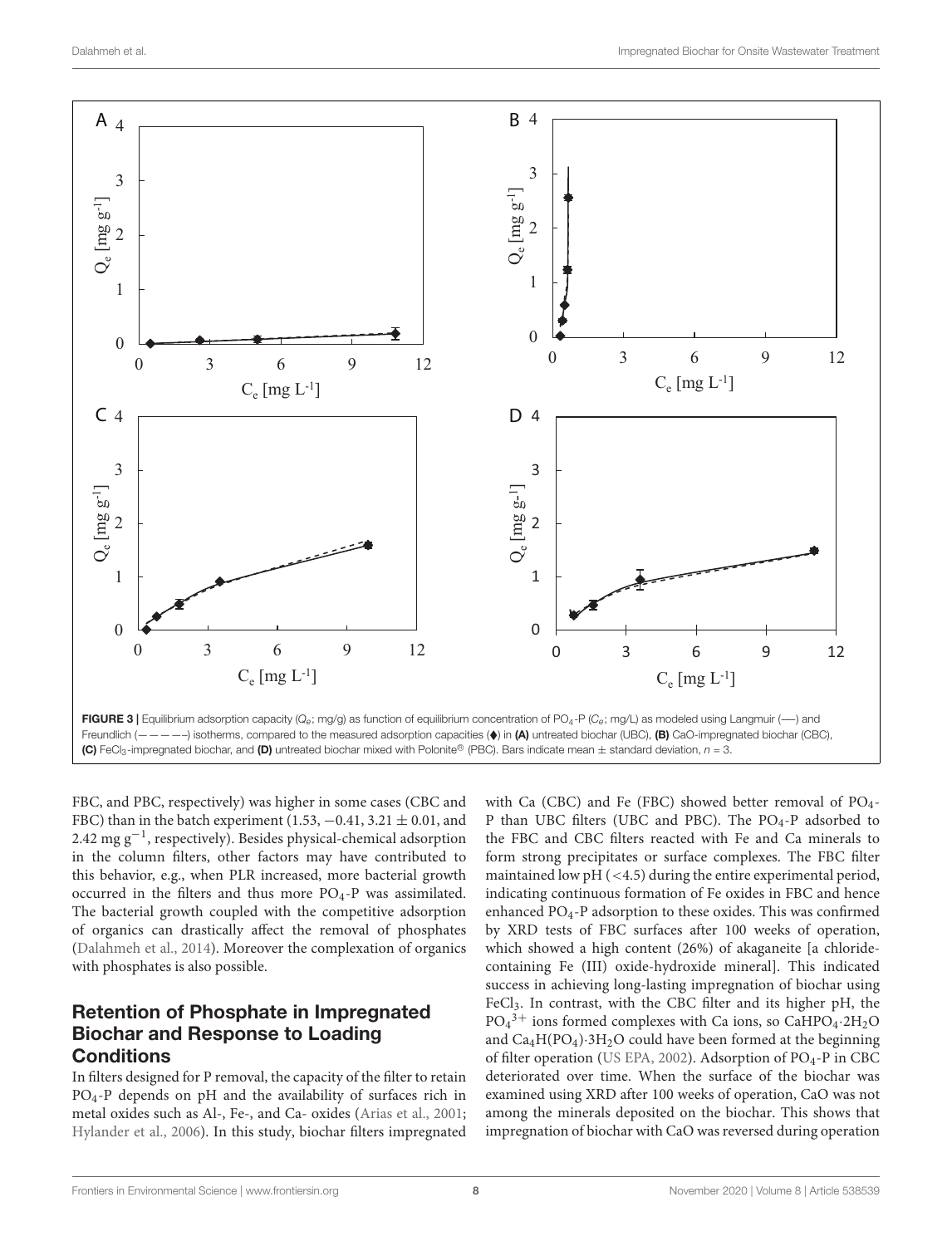

<span id="page-8-0"></span>of the filter. PBC showed less retention of  $PO_4$ -P than FBC and CBC, despite its high content of anorthite and orthoclase, which are known to bind phosphate (**[Figure 4](#page-8-0)**). The amount of Polonite mixed with the biochar to produce PBC was only 30% of its weight and this was probably not enough to efficiently remove PO4-P from wastewater over long periods. The UBC filter showed poor retention of PO4-P and low removal (5–50%) during the experiment, probably due to  $PO_4^{3+}$  assimilation to bacterial biofilms and to weak adsorption to silica and aluminum in the quartz, albite, and microcline deposited on the surface of UBC. These minerals likely originated from soil particles in wastewater.

Increasing the HLR from 56 to 74 L m−<sup>2</sup> day−<sup>1</sup> decreased retention of PO<sub>4</sub>-P in UBC and PBC. In fact, UBC experienced breakthrough at HLR-74 and PO4-P desorbed/washed out from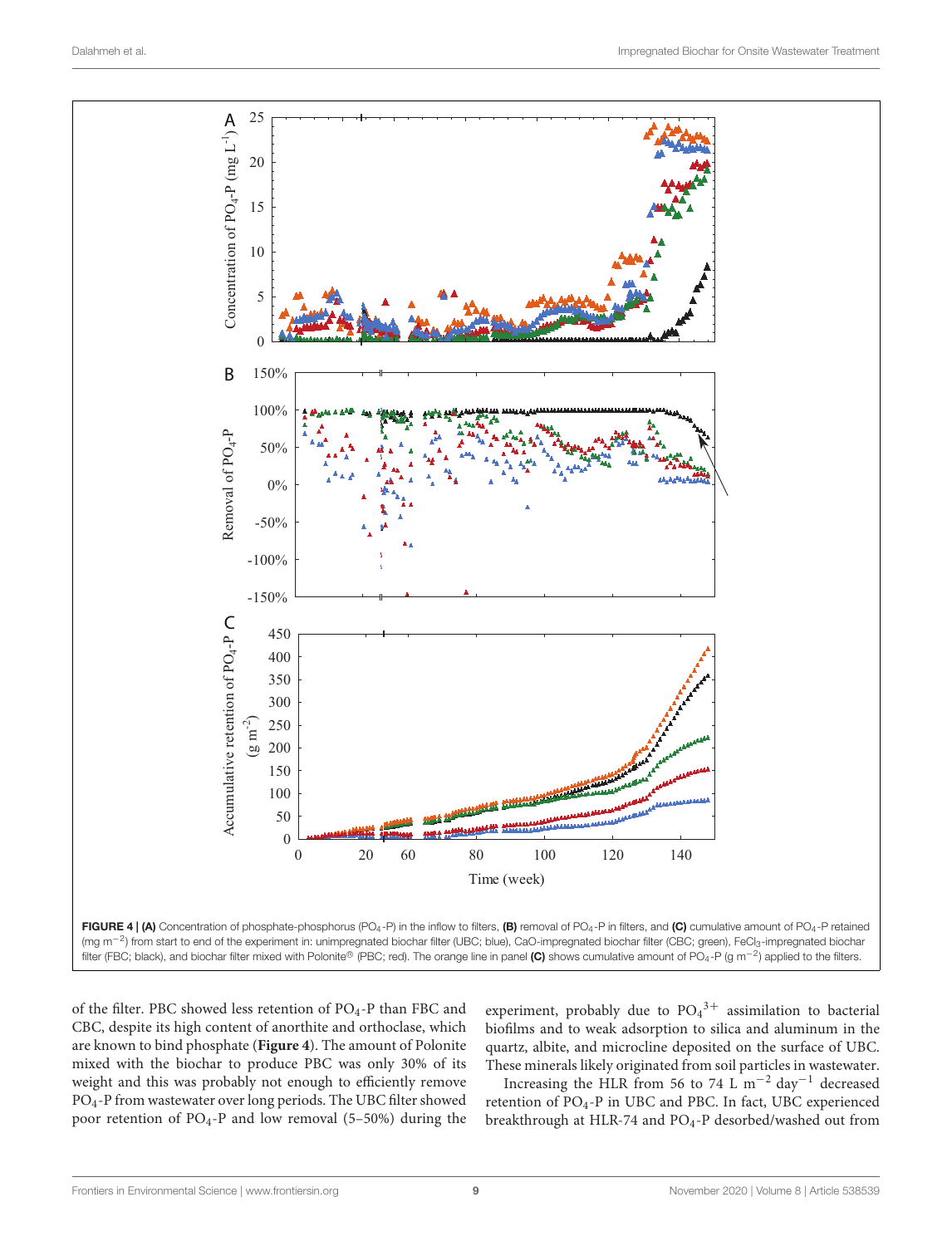

<span id="page-9-0"></span>FIGURE 5 | Boxplots showing removal of phosphate-phosphorus (PO<sub>4</sub>-P, %) in (A) unimpregnated biochar filter (UBC), (B) CaO-impregnated biochar filter (CBC), (C) FeCl<sub>3</sub>-impregnated biochar filter (FBC), and (D) biochar filter mixed with Polonite® (PBC) for different hydraulic loading rates (HLR). The middle line (-) of the box is the mean, the cross (+) is the median, the box is the confidence interval, the whiskers are the non-outlier range, and the red dots are outliers and extreme values.

<span id="page-9-1"></span>

| <b>TABLE 5</b> Concentrations of phosphate-phosphorus (PO <sub>4</sub> -P) in filter inflow and outflow, PO <sub>4</sub> -P retention (mg m <sup>-2</sup> day <sup>-1</sup> ) and PO <sub>4</sub> -P removal in the unimpregnated |
|-----------------------------------------------------------------------------------------------------------------------------------------------------------------------------------------------------------------------------------|
| biochar filter (UBC), CaO-impregnated biochar filter (CBC), FeCl <sub>3</sub> -impregnated biochar filter (FBC), and biochar filter mixed with Polonite® (PBC) at different hydraulic                                             |
| loading rates (HLR).                                                                                                                                                                                                              |

|            | Period         | No. of weeks | HLR (L $m^2$ -day <sup>-1)</sup> | Concentration of PO <sub>4</sub> -P<br>$(mg L^{-1})$ | PLR and PO <sub>4</sub> -P retention<br>(mg m <sup>2</sup> .day <sup>-1</sup> ) | Removal of PO <sub>4</sub> -P (%) |
|------------|----------------|--------------|----------------------------------|------------------------------------------------------|---------------------------------------------------------------------------------|-----------------------------------|
|            | <b>HLR-56</b>  | 33           | 56                               | $2.99 \pm 1.33$                                      | $167 \pm 174$ <sup>1</sup>                                                      |                                   |
| Inflow     | <b>HLR-74</b>  | 30           | 74                               | $2.04 \pm 1.08$                                      | $152 \pm 80^{2}$                                                                |                                   |
|            | <b>HLR-112</b> | 10           | 112                              | $2.43 \pm 1.60$                                      | $271 \pm 178$                                                                   |                                   |
|            | <b>HLR-56</b>  | 33           | 112                              | $2.53 \pm 1.36$                                      | $19 \pm 102^{1}$                                                                | $13 \pm 53$                       |
| <b>UBC</b> | <b>HLR-74</b>  | 30           | 74                               | $1.64 \pm 0.47$                                      | $30 \pm 71^{2}$                                                                 | $-9 \pm 100$                      |
|            | <b>HLR-112</b> | 10           | 112                              | $1.24 \pm 0.14$                                      | $134 \pm 169$                                                                   | $46 \pm 28$                       |
|            | <b>HLR-56</b>  | 33           | 74                               | $0.12 \pm 0.12$                                      | $149 \pm 93$ <sup>1</sup>                                                       | $95 \pm 4$                        |
| CBC        | <b>HLR-74</b>  | 30           | 112                              | $0.41 \pm 0.29$                                      | $127 \pm 80^{2}$                                                                | $77 \pm 17$                       |
|            | <b>HLR-112</b> | 10           | 74                               | $0.24 \pm 0.14$                                      | $255 \pm 187$                                                                   | $87 \pm 10$                       |
|            | <b>HLR-56</b>  | 33           | 112                              | $0.10 \pm 0.07$                                      | $140 \pm 86$ <sup>1</sup>                                                       | $96 \pm 2$                        |
| <b>FBC</b> | <b>HLR-74</b>  | 30           | 74                               | $0.06 \pm 0.04$                                      | $143 \pm 77^{2}$                                                                | $96 \pm 3$                        |
|            | <b>HLR-112</b> | 10           | 112                              | $0.07 \pm 0.04$                                      | $257 \pm 174$                                                                   | $96 \pm 3$                        |
|            | <b>HLR-56</b>  | 33           | 74                               | $1.63 \pm 0.93$                                      | $63 \pm 101^{1}$                                                                | $42 \pm 40$                       |
| <b>PBC</b> | $HLR-74$       | 30           | 112                              | $1.16 \pm 0.66$                                      | $68 \pm 99^{2}$                                                                 | $18 \pm 78$                       |
|            | <b>HLR-112</b> | 10           | 74                               | $1.64 \pm 1.93$                                      | $88 \pm 218$                                                                    | $29 \pm 67$                       |

PLR, phosphorus loading rate.

 $1$ This loading period included the start-up and restart of the filter after reaching stable state.

<sup>2</sup>Average loading conditions during the periods HLR74-1 and HLR74-2.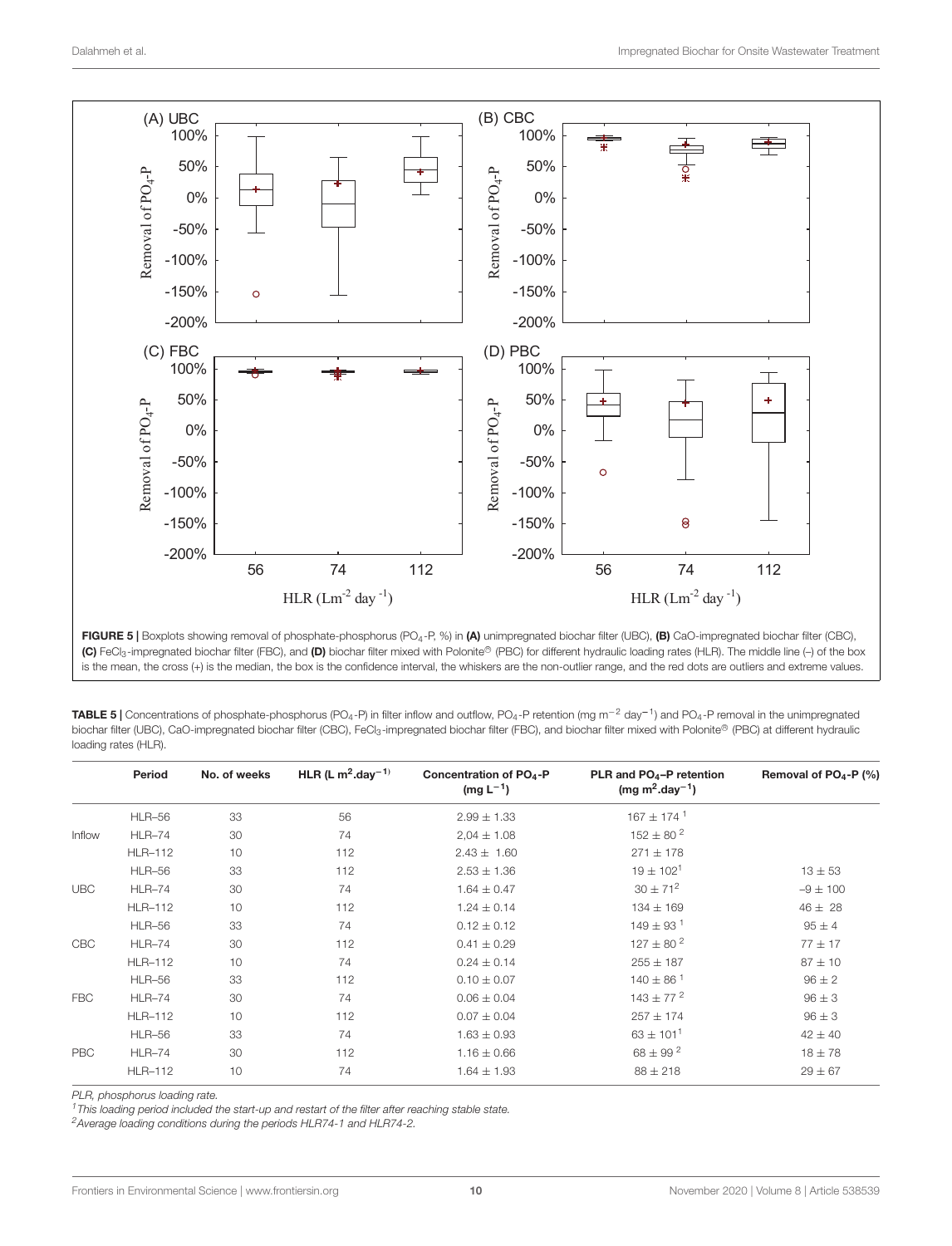

<span id="page-10-0"></span>(CBC), (C) FeCl<sub>3</sub>-impregnated biochar filter (FBC), and (D) biochar filter mixed with Polonite® (PBC), in response to increasing phosphate loading rate (PLR). The middle line (-) of the box is the mean, the cross (+) is the median, the box is the confidence interval, the whiskers are the non-outlier range, and the red dots are outliers and extreme values.

the filter, indicating low robustness of UBC to sudden increases in HLR (**[Figure 5](#page-9-0)**). The PBC filter did not show breakthrough when the HLR increased, but the removal rate of  $PO<sub>4</sub>-P$  decreased substantially (from 42% to 18%). High hydraulic loads increase the infiltration rate and thereby reduce exchanges between mobile water in macropores and water retained in micropores [\(Boller](#page-12-24) [et al.,](#page-12-24) [1993\)](#page-12-24). When HLR increases, the contact time between PO<sub>4</sub>-P and the filter medium decreases and less adsorption occurs. For CBC, the first increase in HLR (HLR-56 to HLR-74) enhanced removal of  $PO<sub>4</sub> - P$  due to enhanced surface wetting, and hence more PO4-P reaching CaO hidden in biochar particles. However, when HLR-74 increased to HLR-112, removal of  $PO_4$ -P declined due to the washing-out of retained PO4-P. Calcium is also likely to have been washed off the biochar surface in CBC when the

HLR increased, and hence less  $PO_4$ -P could be bound to CaO. This was confirmed by XRD analysis after HLR-112, in which CaO could not be detected in the CBC material. FBC was not influenced by HLR, because PO4-P was mostly removed by chemical adsorption, in which the bonds between the  $PO<sub>4</sub>$  and iron oxides are strong. Leaching of PO4-P in this form will be triggered by e.g., changes in pH or oxidation-reduction (redox) potential. During the entire HLR trials, the pH in the FBC treatment was about 4 SU, with very low fluctuations.

With all filters except FBC, adsorption (retention) of PO<sub>4</sub>-P in the filters increased as the PLR increased (**[Figure 6](#page-10-0)** and **[Supplementary Figure S4](#page-12-18)**). This was due to UBC, CBC, and PBC developing new equilibrium conditions each time the PLR changed. This behavior was also observed in the batch adsorption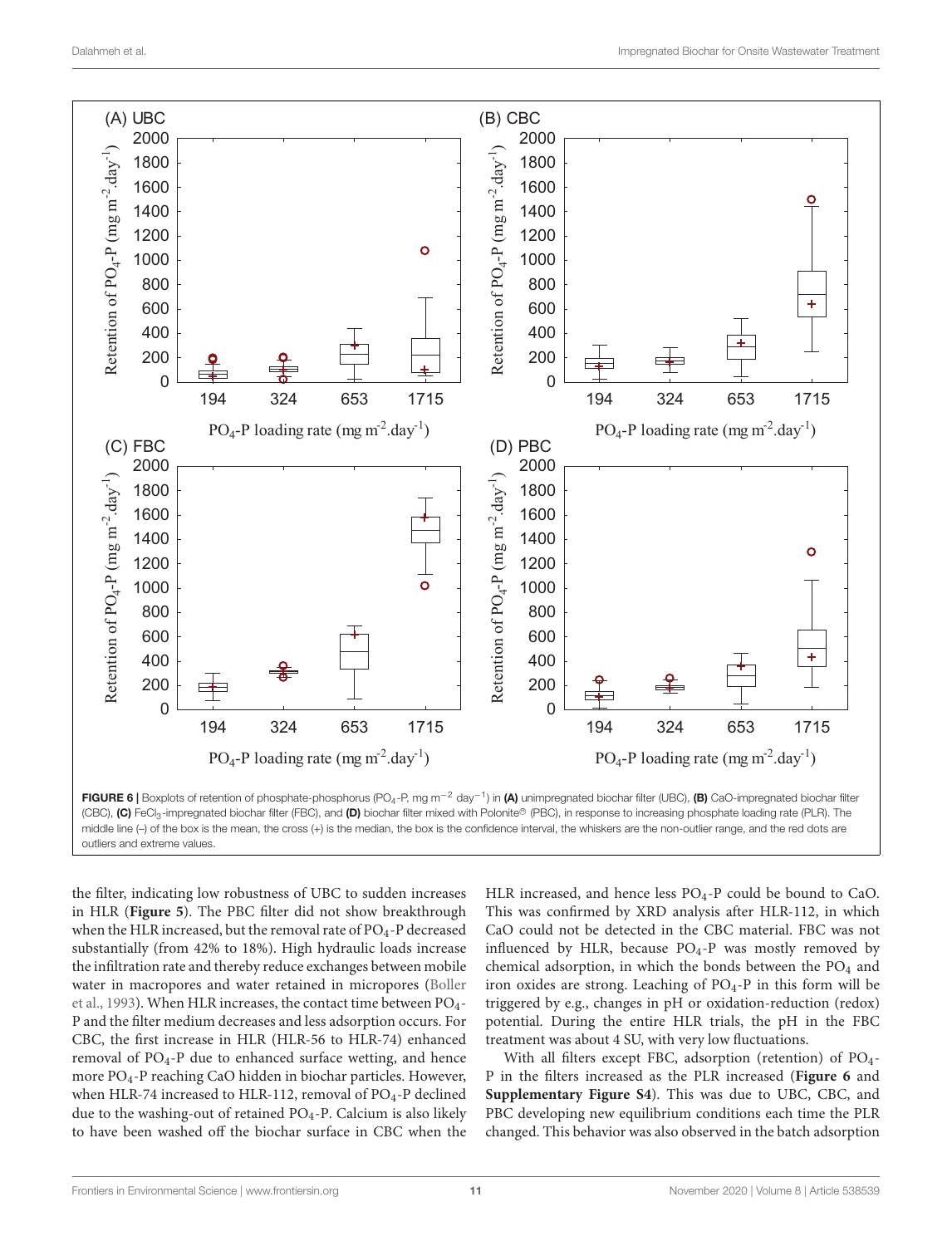<span id="page-11-0"></span>TABLE 6 | Estimated service life<sup>1</sup> (in months) of unimpregnated biochar filter (UBC), CaO-impregnated biochar filter (CBC), FeCl3-impregnated biochar filter (FBC), and biochar filter mixed with Polonite® (PBC) under different phosphorus loading rates (PLR) at a fixed hydraulic loading rate of  $74 \, \mathsf{L} \, \mathsf{m}^{-2}$ .

|                                                            |                                                       | Service life (months) |            |                  |            |  |
|------------------------------------------------------------|-------------------------------------------------------|-----------------------|------------|------------------|------------|--|
| <b>Concentration of</b><br>$PO_4$ -P (mg L <sup>-1</sup> ) | PLR (mg m <sup><math>-2</math></sup><br>day $^{-1}$ ) | <b>UBC</b>            | <b>CBC</b> | FBC <sup>2</sup> | <b>PBC</b> |  |
| 2.6                                                        | 194                                                   |                       | 15         | 58               |            |  |
| 4.4                                                        | 324                                                   |                       | 9          | 35               |            |  |
| 8.8                                                        | 652                                                   |                       | 4          | 17               |            |  |
| 23.2                                                       | 1715                                                  |                       | 2          | 6                |            |  |

<sup>1</sup>Service life estimated as overall PO<sub>4</sub>-P retention (mg m<sup>-2</sup>) divided by PLR (mg  $m^{-2}$ ). Overall PO<sub>4</sub>-P retention was estimated as the cumulative amount of PO<sub>4</sub>-P retained in filters until they removed ≤70% of applied PO4-P. The CBC filter reached this limit after 1.65 years and FBC after 2.75 years.

trial, in which the increase in equilibrium concentrations  $(C_e)$ resulted in an increase in P adsorbed on the surface. Moreover, the average concentration of  $PO<sub>4</sub>-P$  in the outflow increased in response to increasing PLR. At the beginning of each PLR trial, the concentration of  $PO_4-P$  in the outflow from UBC, CBC, and PBC was initially low and increased with time, which indicated that  $PO<sub>4</sub>$ -P removal was high at the beginning of each PLR trial and decreased thereafter (**[Supplementary Figure S4](#page-12-18)**). However, this was due to old water with low levels of PO4-P draining from the filters for several days after the onset of the new PLR. The hydraulic retention times were not determined for these filters.

In contrast, FBC maintained low  $PO<sub>4</sub>-P$  concentrations (<0.05 mg  $L^{-1}$ ) in outflow at high and low PLR (194-1715 g  $m^2 L^{-1}$  day<sup>-1</sup>). This indicates that the adsorption capacity of the FBC material was mainly limited by chemical adsorption of PO<sup>4</sup> onto Fe oxides available on the surface of the filter. Removal of PO4-P declined in FBC at PLR-1715 and this was accompanied by an increase in pH from 4–4.5 to 5.0–5.4 SU, which showed that Fe oxides in FBC started to be consumed after formation of FeOOH-PO4. [Siwek et al.](#page-13-5) [\(2019\)](#page-13-5) reported that, with increasing pH, the sorption affinity of Fe compounds to  $PO_4^3$ <sup>+</sup> drops, whereas the solubility of their combinations with P increases. The same study reported the optimal pH for creating durable complexes of FeOOH-PO<sub>4</sub> is below 5-7.

In general,  $PO_4$ -P retention capacity was highest in FBC and lowest in UBC, with the filters following the order FBC>CBC>PBC>UBC, with overall PO4-P retention of 358.36, 221.75, 152.36, and 84.75  $\rm g\,m^{-2}$ , respectively. Based on retention capacities, it was possible to estimate the service life of the FBC filter for different concentrations of  $PO<sub>4</sub>$ -P in wastewater (**[Table 6](#page-11-0)**). The service life defined here is the time during which a filter can be successfully used to remove  $>70\%$  of PO<sub>4</sub>-P from wastewater. This threshold was chosen because the Swedish regulations require 70% removal of  $PO<sub>4</sub>$ -P in areas classified as non-sensitive recipients [\(Havs- och vattenmyndighetens,](#page-12-1) [2016\)](#page-12-1). Theoretically, having a low concentration (<2.6 mg  $L^{-1}$ ) of PO<sub>4</sub>-P in wastewater would allow the FBC filter to remain active for about 4.8 years and CBC to remain active for 1.25 years,

before their PO<sub>4</sub>-P removal declined to <70%. The wastewater in OWTS usually contains high concentrations  $(6-12 \text{ mg L}^{-1})$ of PO4-P. If a FBC filter is used to treat wastewater without any pre-treatment (i.e., average PO<sub>4</sub>-P concentration 8.8 mg  $L^{-1}$ ), its service life may decline to 17 months, after which it may fail to meet the 70%  $PO<sub>4</sub>-P$  removal limit. The service life of UBC and PBC could not be estimated for the 70% removal limit, because these filters did not achieve efficient removal at the start of filter operation.

The column filters received wastewater, with all ingredients included (solids, organics, nutrient, micropollutants, etc.). It is likely that some of these elements might adsorb to biochar (e.g., NH4, pharmaceuticals, bacteria, viruses, and heavy metals), competing for removal of PO4-P. Biochar impregnated with Fe (FBC) can apparently be an effective filter material for removal of PO4-P from wastewater in OWTS. However, in full-scale implementation, it is recommended to use the FBC filter as a final treatment (or post-treatment) step for removal of PO4-P after organic matter and other competing elements have been removed from wastewater. This is likely to ensure effective utilization of the impregnated surfaces during planned use and to elongate the service life of the filter.

# **CONCLUSION**

- 1. The Freundlich model best fitted PO4-P adsorption to biochar mixed with Polonite (PBC), while adsorption to iron-impregnated filter material (FBC) biochar correlated better with the Langmuir adsorption model.
- 2. The enrichment of the FBC and CBC with  $Fe^{+3}$  and  $Ca^{+2}$ lead to effective adsorption of PO<sub>4</sub>-P through formation of strong precipitates and surface complexes.
- 3. FBC showed the best performance in phosphorus removal from wastewater. FBC showed high phosphate adsorption capacity and can achieve high retention over long periods, especially if wastewater contains <3 mg PO<sub>4</sub>-P L<sup>-1</sup>. This filter was robust and not sensitive to changes in hydraulic loading rate or phosphorus loading rate.
- 4. It is recommended that iron-impregnated biochar is used in a separate phosphorus filter module (post-treatment step) after organic matter and solids are removed from wastewater. With this approach, all adsorption sites on the impregnated biochar material will be available for phosphate removal.

# DATA AVAILABILITY STATEMENT

The datasets generated for this study are available on request to the corresponding author.

# AUTHOR CONTRIBUTIONS

SD and YS collected the data and wrote the article. MJ did FTIR analyses and revised the article. LH did the pyrolyses of biochar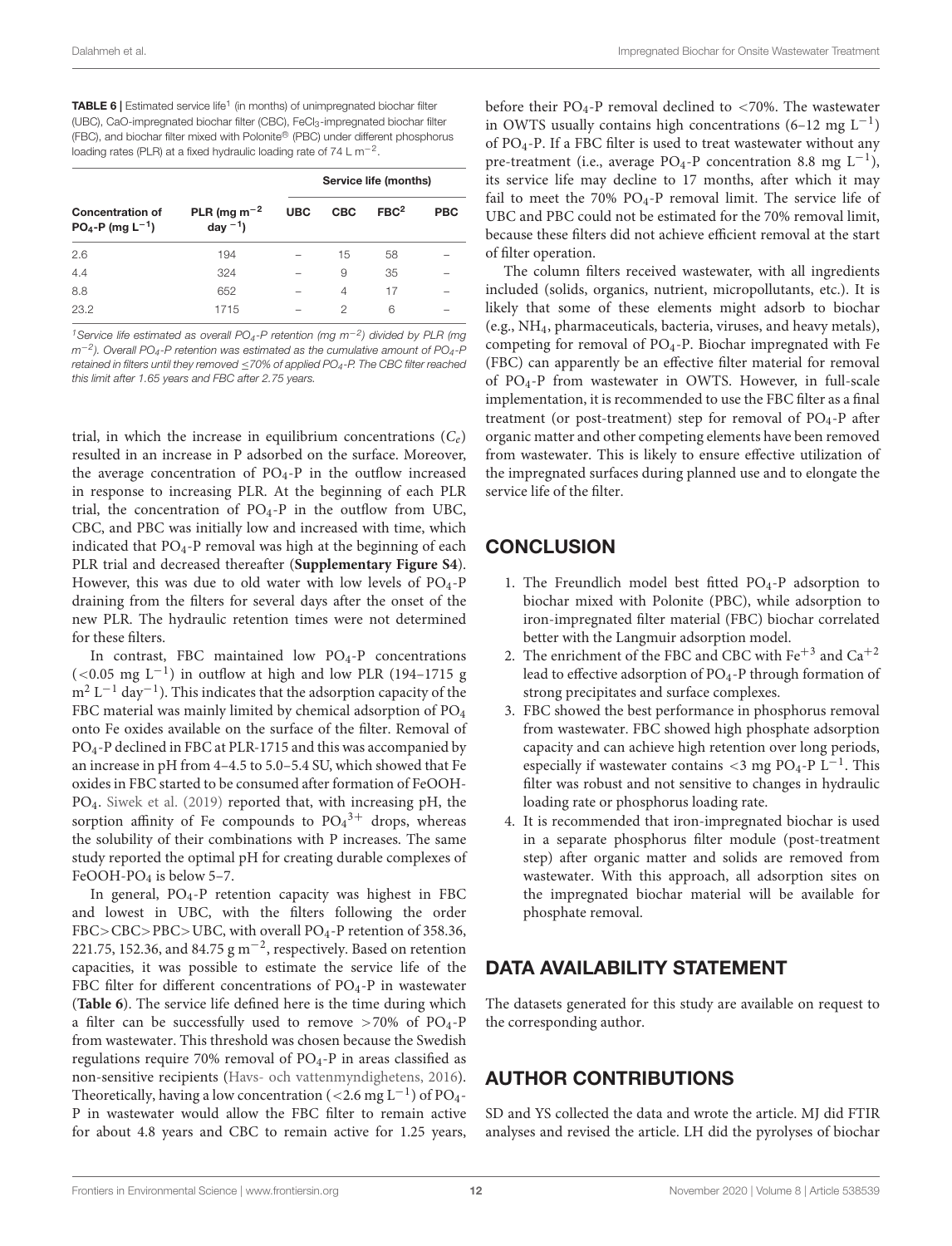and revised the article. GD did the SEm analyses and IH did the XRD analyses. All authors contributed to the article and approved the submitted version.

### FUNDING

This work was funded by the Swedish Agency for Water and Marine Management (Havs- och vattenmyndigheten) (Grant Number 864/2017), the Swedish Foundation for international cooperation in research and education (Grant Number PT2016–6875), Swedish research council for sustainable development (FORMAS) (Grant Numbers 2018-00261 and 2019-01257).

# ACKNOWLEDGMENTS

We gratefully acknowledge Almoyied Assayed and Anas Al-Mustafa for their efforts in the laboratory work.

# **REFERENCES**

- <span id="page-12-14"></span>Agrafioti, E., Kalderis, D., and Diamadopoulos, E. (2014). Ca and Fe modified biochars as adsorbents of arsenic and chromium in aqueous solutions. J. Environ. Manag. 146, 444–450. [doi: 10.1016/j.jenvman.2014.07.029](https://doi.org/10.1016/j.jenvman.2014.07.029)
- <span id="page-12-22"></span>Arias, C. A., Del Bubba, M., and Brix, H. (2001). Phosphorus removal by sands for use as media in subsurface flow constructed reed beds. Water Res. 35, 1159–1168. [doi: 10.1016/s0043-1354\(00\)00368-7](https://doi.org/10.1016/s0043-1354(00)00368-7)
- <span id="page-12-5"></span>Berger, C. (2012). "Biochar and activated carbon filters for greywater treatment: comparison of organic matter and nutrient removal," in Energy and Technology, (Uppsala: Swedish University of Agricultural Sciences).
- <span id="page-12-24"></span>Boller, M., Schwager, A., Eugster, J., and Mottier, V. (1993). Dynamic bahavior of intermittent buried filters. Water Sci. Technol. 28, 99–107. [doi: 10.2166/wst.](https://doi.org/10.2166/wst.1993.0213) [1993.0213](https://doi.org/10.2166/wst.1993.0213)
- <span id="page-12-9"></span>Chen, B., Chen, Z., and Lv, S. (2011). A novel magnetic biochar efficiently sorbs organic pollutants and phosphate. Bioresour. Technol. 102, 716–723. [doi: 10.](https://doi.org/10.1016/j.biortech.2010.08.067) [1016/j.biortech.2010.08.067](https://doi.org/10.1016/j.biortech.2010.08.067)
- <span id="page-12-7"></span>Dalahmeh, S. (2016). Capacity of Biochar Filters for Wastewater Treatment in Onsite Systems – Technical Report: Report 2016-90. Gothenburg: Havs och vattenmyndighet.
- <span id="page-12-21"></span>Dalahmeh, S. S., Pell, M., Hylander, L. D., Lalander, C., Vinnerås, B., and Jönsson, H. (2014). Effects of changing hydraulic and organic loading rates on pollutant reduction in bark, charcoal and sand filters treating greywater. J. Environ. Manag. 132, 338–345. [doi: 10.1016/j.jenvman.2013.11.005](https://doi.org/10.1016/j.jenvman.2013.11.005)
- <span id="page-12-11"></span>Del Bubba, M., Arias, C. A., and Brix, H. (2003). Phosphorus adsorption maximum of sands for use as media in subsurface flow constructed reed beds as measured by the Langmuir isotherm. Water Res. 37, 3390–3400. [doi: 10.1016/S0043-](https://doi.org/10.1016/S0043-1354(03)00231-8) [1354\(03\)00231-8](https://doi.org/10.1016/S0043-1354(03)00231-8)
- <span id="page-12-3"></span>Downie, A., Krosky, A., and Munroe, P. (2009). "Physical properties of biochar," in Biochar for Environmental Management Science and Technology, eds J. Lehmann, and S. Joseph, (London: Earthscan).
- <span id="page-12-19"></span>Essington, M. E. (2004). Soil and Water Chemistry: An Integrative Approach. Boca Raton: CRC Press LLC.
- <span id="page-12-1"></span>Havs- och vattenmyndighetens, (2016). Havs- Och Vattenmyndighetens Allmänna råd om små Avloppsanordningar för Hushållsspillvatten;, (Ed.) H.-o. Vattenmyndigheten, Vol. 17. Gothenburg: Havs- och vattenmyndigheten.
- <span id="page-12-8"></span>He, S., Zhong, L., Duan, J., Feng, Y., Yang, B., and Yang, L. (2017). Bioremediation of wastewater by iron oxide-biochar nanocomposites loaded with photosynthetic bacteria. Front. Microbiol. 8:823. [doi: 10.3389/fmicb.2017.](https://doi.org/10.3389/fmicb.2017.00823) [00823](https://doi.org/10.3389/fmicb.2017.00823)

# <span id="page-12-18"></span>SUPPLEMENTARY MATERIAL

The Supplementary Material for this article can be found online at: [https://www.frontiersin.org/articles/10.3389/fenvs.](https://www.frontiersin.org/articles/10.3389/fenvs.2020.538539/full#supplementary-material) [2020.538539/full#supplementary-material](https://www.frontiersin.org/articles/10.3389/fenvs.2020.538539/full#supplementary-material)

Supplementary Figure 1 | Scanning electron microscope images of (A) unimpregnated biochar filter (UBC), (B) CaO-impregnated biochar filter (CBC), (C) FeCl<sub>3</sub>-impregnated biochar filter (FBC), and (D) biochar filter mixed with Polonite<sup>®</sup> (PBC). All images are shown at 10 µm resolution except Polonite (20  $\mu$ m).

**Supplementary Figure 2** | X-ray diffraction patterns of untreated biochar (UBC) and biochar impregnated with CaO (CBC), before and after use for wastewater filtration.

**Supplementary Figure 3** | X-ray diffraction patterns of biochar treated with FeCl<sub>3</sub> (FBC) and biochar mixed with Polonite, before and after use for wastewater filtration.

Supplementary Figure 4 | Percentage removal of phosphate-phosphorus  $(PO<sub>4</sub>-P)$  in (A) unimpregnated biochar filter (UBC), (B) CaO-impregnated biochar filter (CBC),  $(C)$  FeCl<sub>3</sub>-impregnated biochar filter (FBC), and  $(D)$  biochar filter mixed with Polonite (PBC), as a function of time at P loading rate (PLR)-194 (.), PLR-324  $(\blacksquare)$ , PLR-652  $(\blacktriangle)$  and PLR-1715  $(\blacklozenge)$ .

- <span id="page-12-4"></span>He, Z., Uchimiya, S. M., and Guo, M. (2016). "Production and characterization of biochar from agricultural by-products: overview and use of cotton biomass residues," in Agricultural and Environmental Applications of Biochar: Advances and Barriers, eds M. Guo, Z. He, and S. M. Uchimiya, (Madison, WI: Soil Science Society of America, Inc).
- <span id="page-12-2"></span>Heinonen-Tanski, H., and Matikka, V. (2017). Chemical and microbiological quality of effluents from different on-site wastewater treatment systems across Finland and Sweden. Water 9:47. [doi: 10.3390/w9010047](https://doi.org/10.3390/w9010047)
- <span id="page-12-0"></span>HELCOM, (2018). State of the Baltic Sea – Second HELCOM Holistic Assessment 2011-2016. Helsinki: HELCOM.
- <span id="page-12-23"></span>Hylander, L. D., Kietlinska, A., Renman, G., and Simán, G. (2006). Phosphorus retention in filter materials for wastewater treatment and its subsequent suitability for plant production. Bioresour. Technol. 97, 914–921. [doi: 10.1016/](https://doi.org/10.1016/j.biortech.2005.04.026) [j.biortech.2005.04.026](https://doi.org/10.1016/j.biortech.2005.04.026)
- <span id="page-12-16"></span>Jebrane, M., Terziev, N., and Heinmaa, I. (2017). Biobased and sustainable alternative route to long-chain cellulose esters. Biomacromolecules 18, 498–504. [doi: 10.1021/acs.biomac.6b01584](https://doi.org/10.1021/acs.biomac.6b01584)
- <span id="page-12-13"></span>Jung, K.-W., Jeong, T.-U., Kang, H.-J., and Ahn, K.-H. (2016). Characteristics of biochar derived from marine macroalgae and fabrication of granular biochar by entrapment in calcium-alginate beads for phosphate removal from aqueous solution. Bioresour. Technol. 211, 108–116. [doi: 10.1016/j.biortech.2016.03.066](https://doi.org/10.1016/j.biortech.2016.03.066)
- <span id="page-12-10"></span>Li, J. H., Lv, G. H., Bai, W. B., Liu, Q., Zhang, Y. C., and Song, J. Q. (2016). Modification and use of biochar from wheat straw (Triticum aestivum L.) for nitrate and phosphate removal from water. Desalinat. Water Treat. 57, 4681–4693. [doi: 10.1080/19443994.2014.994104](https://doi.org/10.1080/19443994.2014.994104)
- <span id="page-12-12"></span>Liu, P., Liu, W.-J., Jiang, H., Chen, J.-J., Li, W.-W., and Yu, H.-Q. (2012). Modification of bio-char derived from fast pyrolysis of biomass and its application in removal of tetracycline from aqueous solution. Bioresour. Technol. 121, 235–240. [doi: 10.1016/j.biortech.2012.06.085](https://doi.org/10.1016/j.biortech.2012.06.085)
- <span id="page-12-20"></span>Liu, F., Zuo, J., Chi, T., Wang, P., and Yang, B. (2015). Removing phosphorus from aqueous solutions by using iron-modified corn straw biochar. Front. Environ. Sci. Eng. 9, 1066–1075. [doi: 10.1007/s11783-015-0769-y](https://doi.org/10.1007/s11783-015-0769-y)
- <span id="page-12-17"></span>Mead, J. (1981). A comparison of the Langmuir, Freundlich and Temkin equations to describe phosphate adsorption properties of soils. Soil Res. 19, 333–342. [doi: 10.1071/sr9810333](https://doi.org/10.1071/sr9810333)
- <span id="page-12-6"></span>Niwagaba, C. B., Dinno, P., Wamala, I., Dalahmeh, S. S., Lalander, C., and Jönsson, H. (2014). Experiences on the implementation of a pilot grey water treatment and reuse based system at a household in the slum of Kyebando-Kisalosalo, Kampala. J. Water Reuse Desal. 4, 294–307. [doi: 10.2166/wrd.2014.016](https://doi.org/10.2166/wrd.2014.016)
- <span id="page-12-15"></span>Palm, O., Malmén, L., and Jönsson, H. (2002). Robusta, Uthålliga små Avloppsystem. Stockholm: Naturvårdsverket.